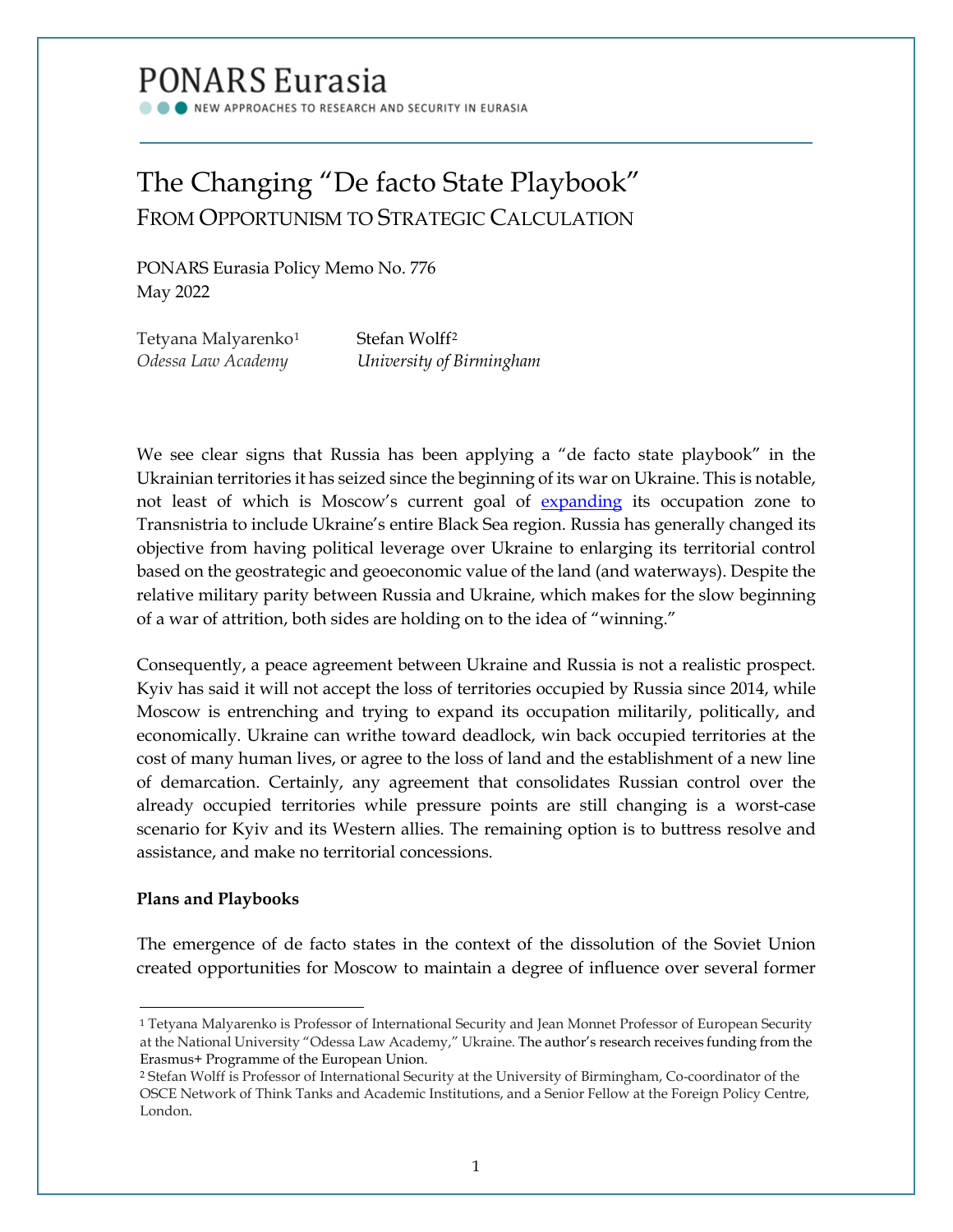republics. The idea was to leverage this influence to shape their foreign and domestic policies, with the main cases being Moldova, Georgia, Armenia, and Azerbaijan (Belarus aside). In Moldova and Georgia, Russia managed to establish a military presence on the ground in the form of so-called CIS peacekeeping troops written into ceasefire agreements mediated in the early 1990s. In the case of Armenia and Azerbaijan and the conflict over Nagorno-Karabakh, such a presence was only established in the aftermath of the 2020 war and involved a Turkish contingent, given the role that Turkey played in the conflict. The usefulness of this leverage, however, is debatable. It is perhaps greatest in the case of Armenia, which is highly dependent on Russia as a guarantor of its security, something that was further underlined by the 2020 war.

In Georgia, the 2008 Russian-Georgian war and the subsequent recognition by Russia of the independence of Abkhazia and South Ossetia indicate some of the limits of the leverage attainable through Moscow-controlled de facto states. While South Ossetia was the more "loyal" partner to Russia, it was militarily more vulnerable. On the other hand, Abkhazia had always tried to chart a course of exploiting as much of its situational autonomy from Russia as possible and was less reliable from the Kremlin's perspective. Therefore, part of the rationale for the recognition of Abkhazia is also likely to have been a desire to limit Sukhumi's ability to offset Russian influence through engagement with Tbilisi or the EU.

In Moldova and its Transnistrian region, Russian influence also has gradually diminished. A pro-Western majority has become well-entrenched in Moldovan politics with the 2020 presidential and 2021 parliamentary elections. The region's growing economic integration has slowly offset Russian leverage over Transnistria into the European/EU market as a result of the extension of Moldova's DCFTA since 2016. While the competitiveness of the Transnistrian economy still depends significantly on Russian gas deliveries and living standards in the region remain, at least partially, tied to Russian pension supplements and remittances from Transnistrian labor migrants in Russia, the fact that approximately 70 percent of Transnistrian [exports](https://www.vox.com/2022/5/9/23060272/ukraine-war-moldova-transnistria-russia-spillover) go to Moldova, Ukraine, and the EU creates important "counter-dependencies" that put limits on how far Russia can push the Transnistrian card short of a significant escalation. Such escalation now appears more likely to be among Moscow's current strategic plans—despite a clear lack of enthusiasm among the Transnistrian population and leadership.

#### **Planting Flags in Ukraine**

Russia's de facto state playbook in the Ukrainian territories is similar to, but not the same as, the one it used there in 2014. What appears to have changed is that 1) Russia now no longer seeks to maximize its security by using de facto states as a political lever, and 2) it is increasingly focused on expanding territorial control for the value of the territory. In 2014, rather than taking advantage of local conflicts, the Kremlin (as it did in the early 1990s elsewhere) actively created opportunities for establishing de facto states. However, the usefulness of the self-proclaimed Donetsk People's Republic (DPR) and the Luhansk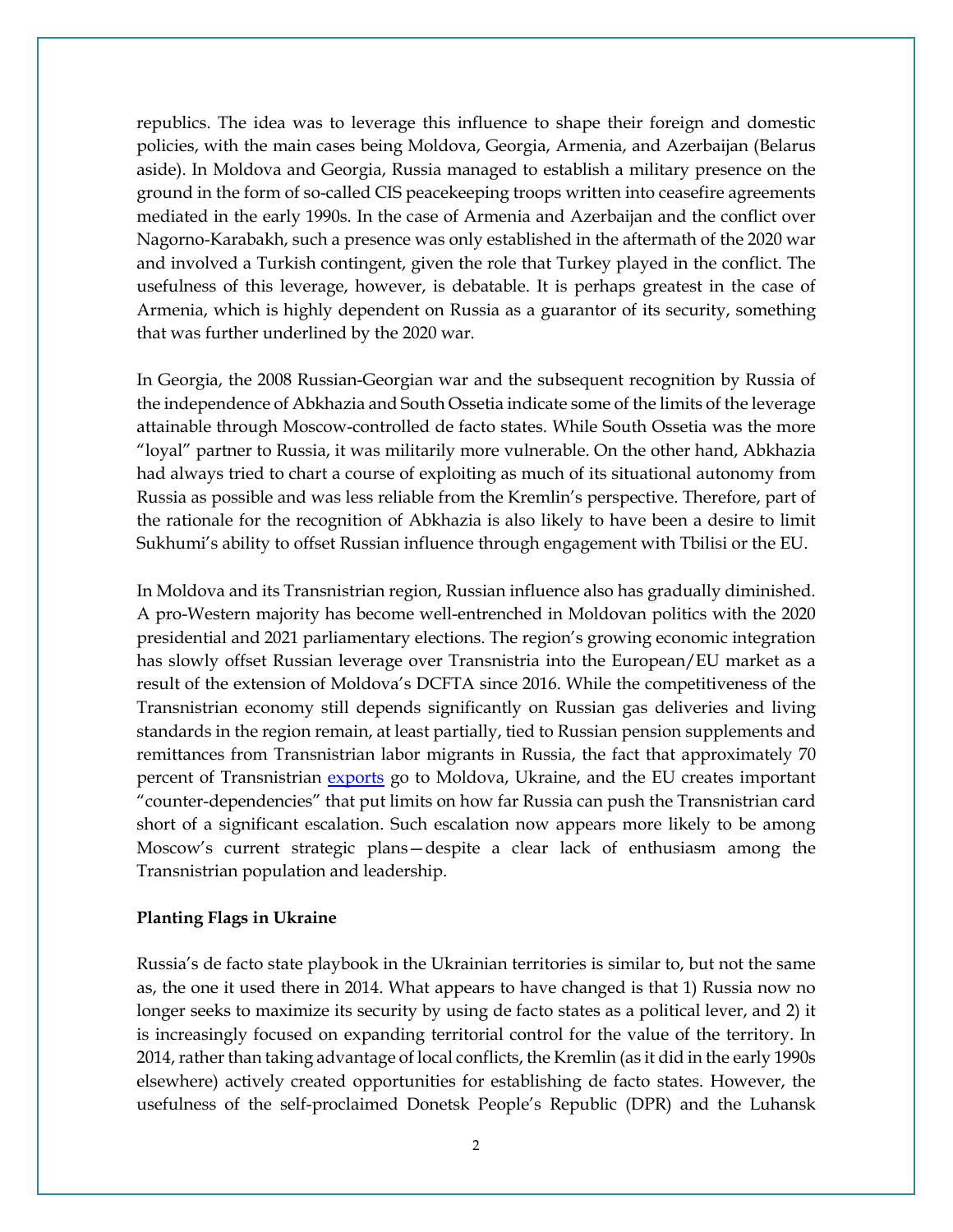People's Republic (LPR) to influence the domestic and foreign policy of Kyiv was limited and diminished over time. Ukraine's refusal to bow to Russian pressure to reintegrate the DPR and LPR into Ukraine on Moscow's terms through the implementation of the Minsk agreements created a dead end. It led to a low-intensity conflict along the line of contact in the Donbas that yielded ever-diminishing returns compared to the economic and political cost Russia incurred from propping up the puppet regimes there.

From the start, the creation and maintenance of the self-proclaimed DPR and LPR were seen as a second-best option from Moscow's perspective, compared to regaining control over all of Ukraine through a pro-Russian government in Kyiv after the Euromaidan revolution of 2013-14. And even this second-best option was a scaled-down version of Russian attempts at creating "Novorossiya" on nine Ukrainian regions.

The other important difference relates to how Russia has used the de facto states it established in the occupied areas of Donbas. Following their establishment through societal destabilization and entrenched occupation by Russian and Russian proxy forces, Moscow recognized the independence of the occupied territories and the whole of the Donetsk and Luhansk regions and then used them in its war of aggression against Ukraine since February 24, 2022.

### **Geostrategic Shifts in the Azov and Black Sea Regions**

Moscow's "forced" playbook is being applied again in territories it has seized so far in the 2022 war, particularly in the Kherson and Zaporizhzhia regions. Russian tactics of establishing control have barely changed: new pro-Moscow elites are imposed at the beginning of a process to "legitimize" new de facto states. This is then followed by economic measures, such as the introduction of the ruble and talk of local referenda based on the establishment of "people's republics." Russian special forces deployed to these regions, and their local proxies push the pro-Ukrainian populations out of the temporarily occupied territories, killing and torturing pro-Ukrainian opinion leaders, intimidating the remaining population, and radically restricting their rights. More recently, this has also included abductions and forced population [transfers](https://www.france24.com/en/europe/20220329-russian-forces-are-abducting-ukrainians-in-occupied-territories) to Russia, and attempts to [re-route](https://www.reuters.com/world/europe/russia-reroutes-internet-traffic-occupied-ukraine-its-infrastructure-2022-05-02/) internet traffic to Russian servers.

Given the change in policy regarding the use of the DPR and LPR—from presumed leverage over Ukrainian domestic and foreign policy to launchpads of the invasion of Ukraine—the trajectory of any new de facto states is likely to be a fast-track to Russian recognition of their independence and subsequent annexation (as with Crimea) or de facto integration into the Russian Federation (as with Abkhazia and South Ossetia). This indicates a shift in Russian thinking about the value of these territories. They are now less considered as a tool of political leverage over Kyiv and rather as a military-strategic pressure point, with the value of territory per se that counts as a geostrategic resource. This also implies that Russia's whole approach to the use of de facto states has changed. The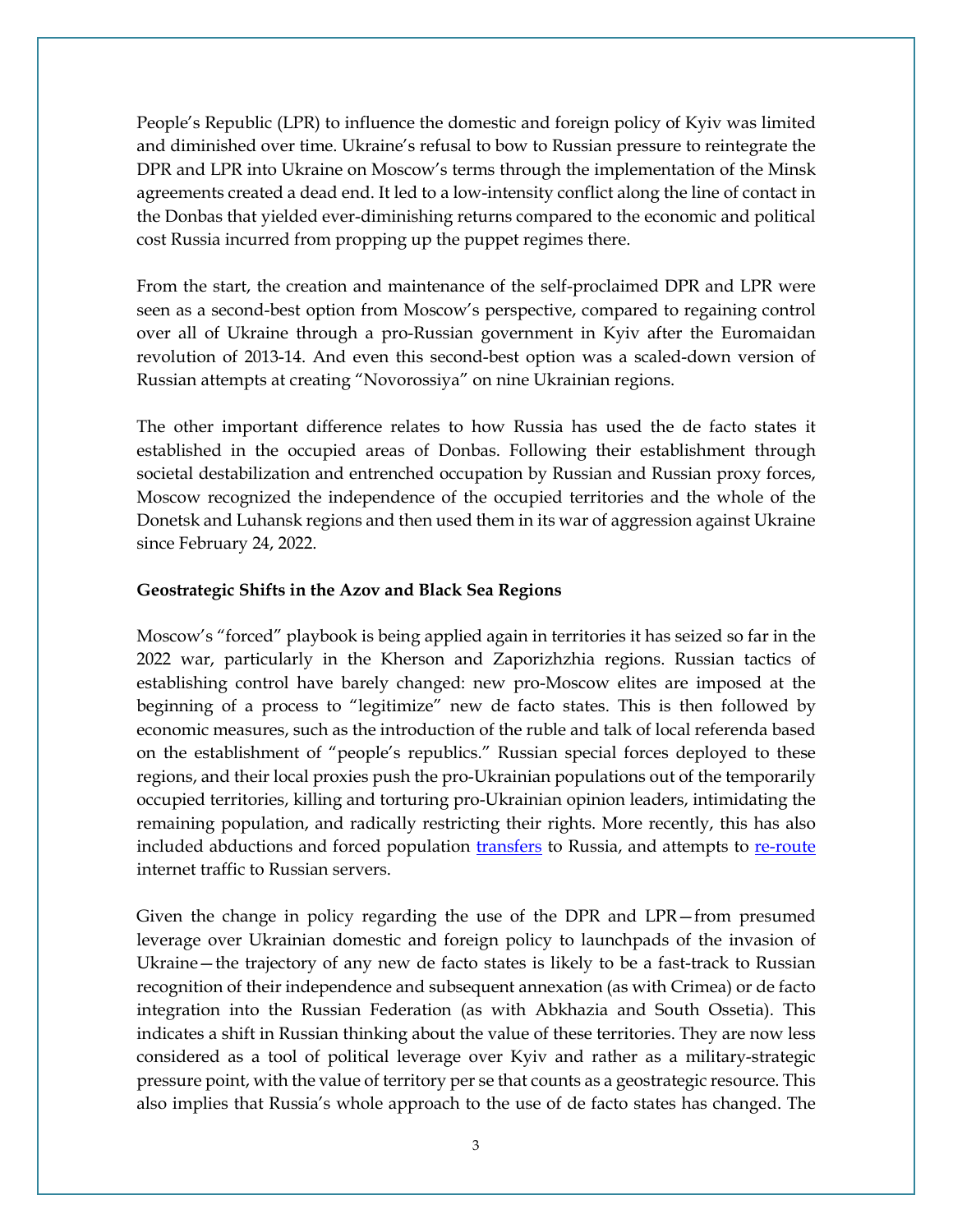Kremlin is no longer trying to maximize its security by using de facto states as levers of influence over domestic and foreign policy choices in the respective neighboring states. Rather, it is one of maximizing power by increasing direct or proxy control over geostrategically valuable territories.

The territories occupied by Russia as of the end of May 2022 stretch along the coast of the Sea of Azov from Novoazovsk to Kherson, including most of Kherson and part of the Zaporizhzhia region. They constitute a highly valuable land corridor from the internationally recognized Russian-Ukrainian border to Crimea. In addition, they could serve as a base for the occupation of neighboring territories (and the creation of other de facto states according to the playbook) and the projection of power into other parts of Ukraine.

Russian progress in this regard has been very limited, but this has not stopped Moscow from pursuing its ambitious and worrying [goals](https://www.russia-briefing.com/news/russia-s-ukraine-objectives-have-become-clear-control-of-the-black-sea.html/) for "stage two" of the war: the conquest of all of Ukraine's Black Sea coast and extending the existing land corridor all the way to Ukraine's borders with Moldova, a country in the sights of the Kremlin. Moreover, as demonstrated by the forcible mobilization of the male population aged 18-65 into the armed forces of the self-proclaimed DPR and LPR, these de facto states in the making are also a source of "cannon fodder" for Russia's own depleted invasion force.

Suppose Russia succeeds in establishing further such territories that it occupies directly or by proxy. In that case, it also creates a potential opportunity for Moscow to hold on to them as part of a ceasefire agreement. Such a Korean scenario, with the equivalent of the 49<sup>th</sup> parallel potentially running along the banks of the Dnipro river, would be highly disadvantageous for Ukraine as it would entrench—although in theory not permanently— Russia's illegal land grab. Add to that the significantly higher degree of violence [against](https://www.amnesty.org/en/latest/news/2022/04/ukraine-russias-cruel-siege-warfare-tactics-unlawfully-killing-civilians-new-testimony-and-investigation/) the civilian population in the current war, compared to that in 2014-15, and the more brutal tactics of societal destabilization applied by Russia and its proxy forces, the likelihood of Russia cementing its control of these expanding territories further increases if Kyiv is forced to trade any "temporary" recognitions of Russian-occupied territories for a ceasefire and the subsequent slim prospect of a peace agreement.

Yet, the longer the current war continues, there is also a danger that the Kremlin will regain the military initiative in areas that it considers strategically more important and more feasible for territorial expansion. From this perspective, the outright destruction of cities, civilian and industrial infrastructure, and the unmitigated terrorizing of civilian populations are aimed at forcing Kyiv to surrender on President Vladimir Putin's terms in order to avoid a complete economic, infrastructural, and humanitarian catastrophe. This would enable Moscow to establish control of territories east of the Dnipro and potentially also of the remainder of the Ukrainian Black Sea coast, [connecting](https://www.voanews.com/a/russia-attacks-ukraine-s-black-sea-port-odesa-attempting-to-disrupt-arms-shipments-/6565869.html) Russia, the DPR, and LPR with Transnistria and turning Ukraine into a land-locked country.